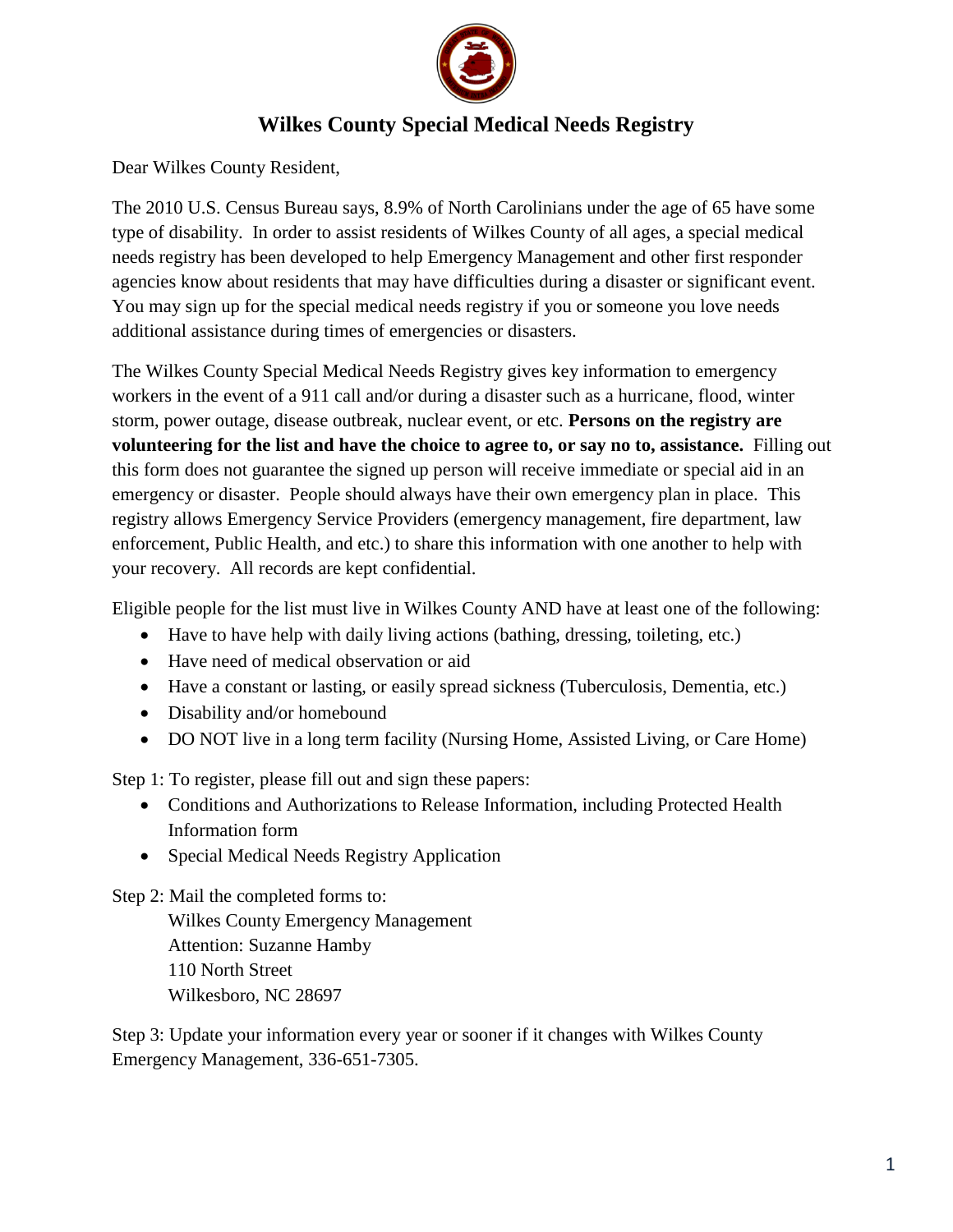

You will receive a phone call or mailing at least every other year to update your information. If your health condition or personal information changes before the scheduled update, please contact Wilkes County Emergency Management at 336-651-7305 to change your information in the registry. Your information will be checked at least every other year. If Wilkes County Emergency Management cannot reach you after three attempts during the update, your information will be deleted from the registry.

For additional information you can call the Wilkes County Emergency Management office at 336-651-7305, Monday-Friday 8:30am-5pm. Thank you for helping us to assist you in disaster situations.

Respectfully,

Suzanne Hamby, Director Wilkes County Emergency Management

\*Enclosed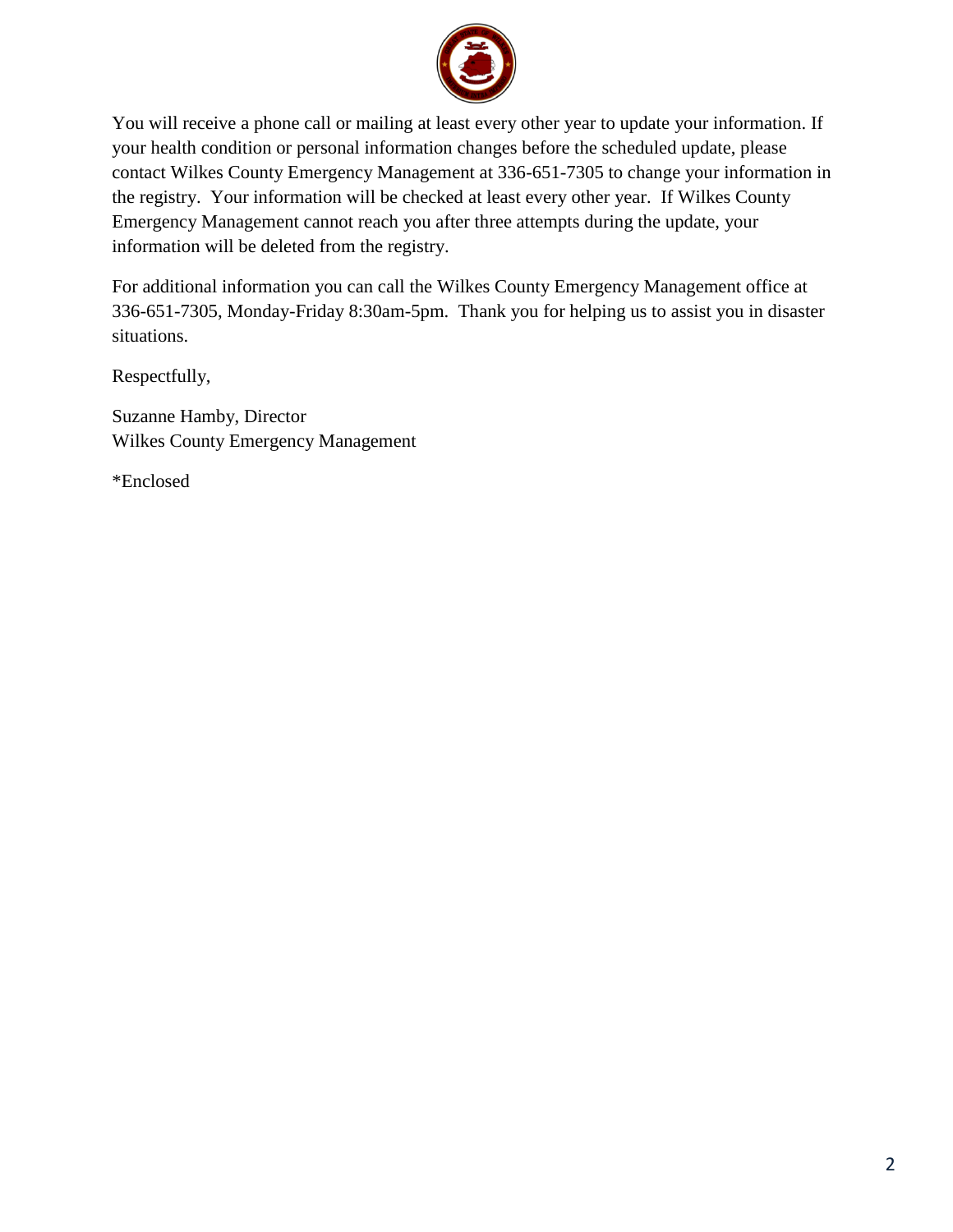

## **CONDITIONS AND AUTHORIZATION TO RELEASE INFORMATION, INCLUDING PROTECTED HEALTH INFORMATION**

## **Please read and initial each of the following:**

| (initial)        | I hereby request that the information I have provided be listed in the Wilkes County<br>Special Medical Needs Registry and the North Carolina State Special Needs Registry. I<br>understand that submitting the information to the Wilkes County Special Medical<br>Needs Registry does not guarantee that it will be included in to the Registries.                                   |
|------------------|----------------------------------------------------------------------------------------------------------------------------------------------------------------------------------------------------------------------------------------------------------------------------------------------------------------------------------------------------------------------------------------|
| (initial)        | I understand that my participation in this registry is voluntary and that all information<br>that I provide will only be used for disasters and emergency planning and response<br>purposes.                                                                                                                                                                                           |
| (initial)        | I understand that at any time I may ask that my name be removed from the Registries<br>by sending in a written request to Wilkes County Emergency Management.                                                                                                                                                                                                                          |
| $(i\nu$ initial) | I grant permission to emergency medical providers, transportation providers and other<br>emergency responders to enter my residence in an emergency, to provide care and to<br>disclose the information I have provided as needed to respond to my emergency needs.<br>This is not intended to limit a responder's ability to enter or respond to an emergency<br>as allowable by law. |
| (initial)        | I understand that I should call 911 if I am in an emergency, even though I have<br>submitted information to the registry.                                                                                                                                                                                                                                                              |
| (initial)        | I understand that I am responsible for making my own emergency preparations. This<br>may include, but is not limited to, responsibility for establishing communication with<br>family members or caregivers, and the provision of prescription medications, oxygen<br>supplies, medical equipment, and special dietary items that I may require if I am<br>evacuated from my home.     |
| (initial)        | I understand that I am responsible for all expenses associated with my emergency<br>medical evaluation and care.                                                                                                                                                                                                                                                                       |
| (initial)        | I understand that I can bring my service animal to an emergency shelter, but I am<br>responsible for the feeding and care of my animal.                                                                                                                                                                                                                                                |
| (initial)        | I understand that it is my responsibility to update the information I have provided at<br>least once a year or when my information changes, whichever occurs first.                                                                                                                                                                                                                    |
| (initial)        | I grant my permission to medical providers, transportation agencies, and others as<br>necessary to provide care and disclose any information necessary to respond to my<br>needs.                                                                                                                                                                                                      |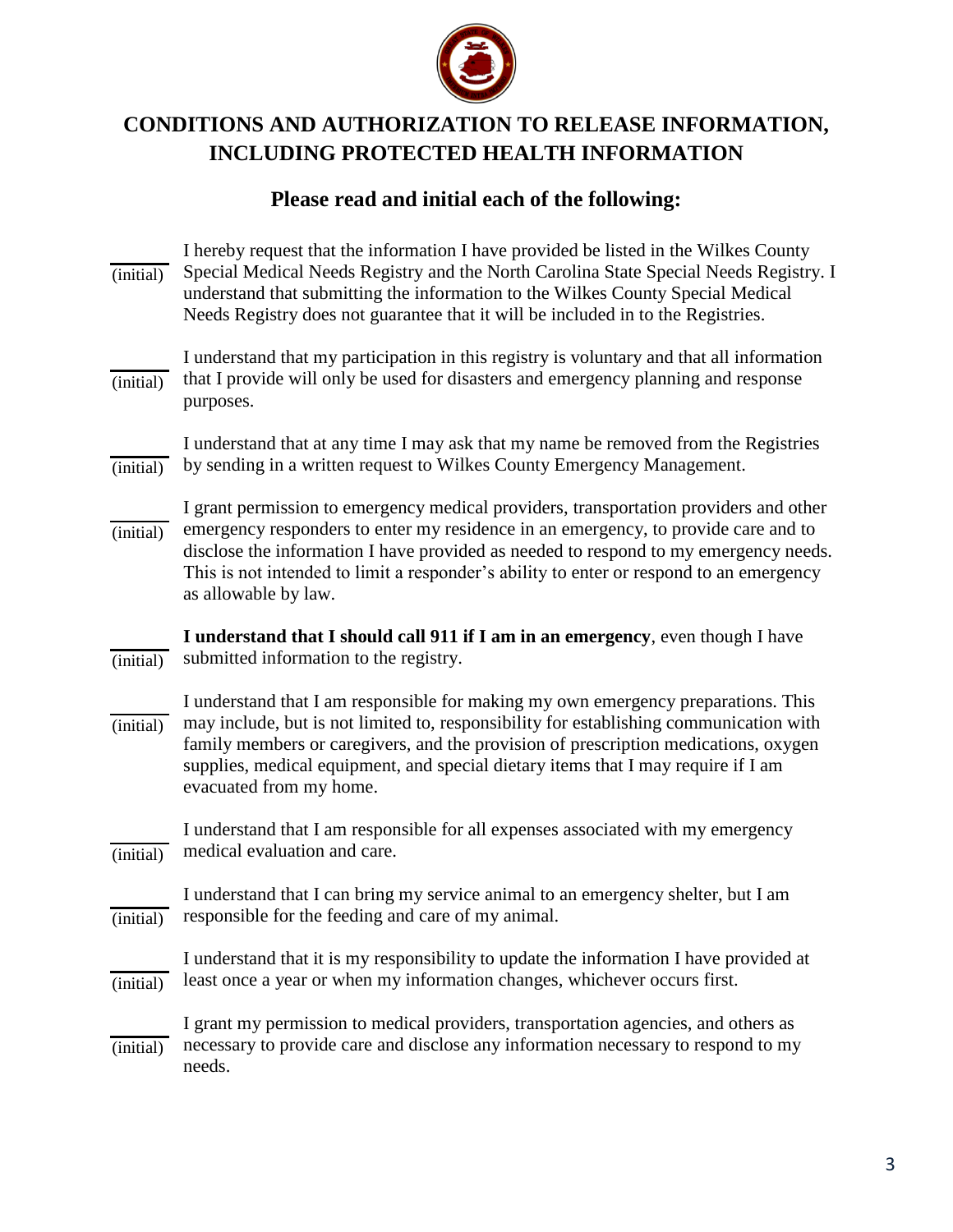

| (initial) | I understand that assistance will only be provided for the duration of the evacuation,<br>emergency or disaster and that alternative arrangements should be made in advance in<br>the event that I am not able to return to my home. |
|-----------|--------------------------------------------------------------------------------------------------------------------------------------------------------------------------------------------------------------------------------------|
| (initial) | I understand that in the event I am not able to return to my home that I will be<br>responsible for any additional transportation or hospital expenses.                                                                              |
| (initial) | I understand that upon order or recommendation to evacuate my residence, if I need<br>transportation and am unable to arrange transportation for myself I will contact 911 to<br>request transportation assistance.                  |
| (initial) | If I decline transportation when a transporter arrives, I understand that I may not have<br>another opportunity to obtain this service.                                                                                              |
| (initial) | I understand that based on this information and the data I have provided: Wilkes<br>County Emergency Management will determine if any emergency evacuation<br>assistance will be provided.                                           |
| (initial) | I understand that power is not guaranteed, due to unforeseen power fluctuations or<br>power failures.                                                                                                                                |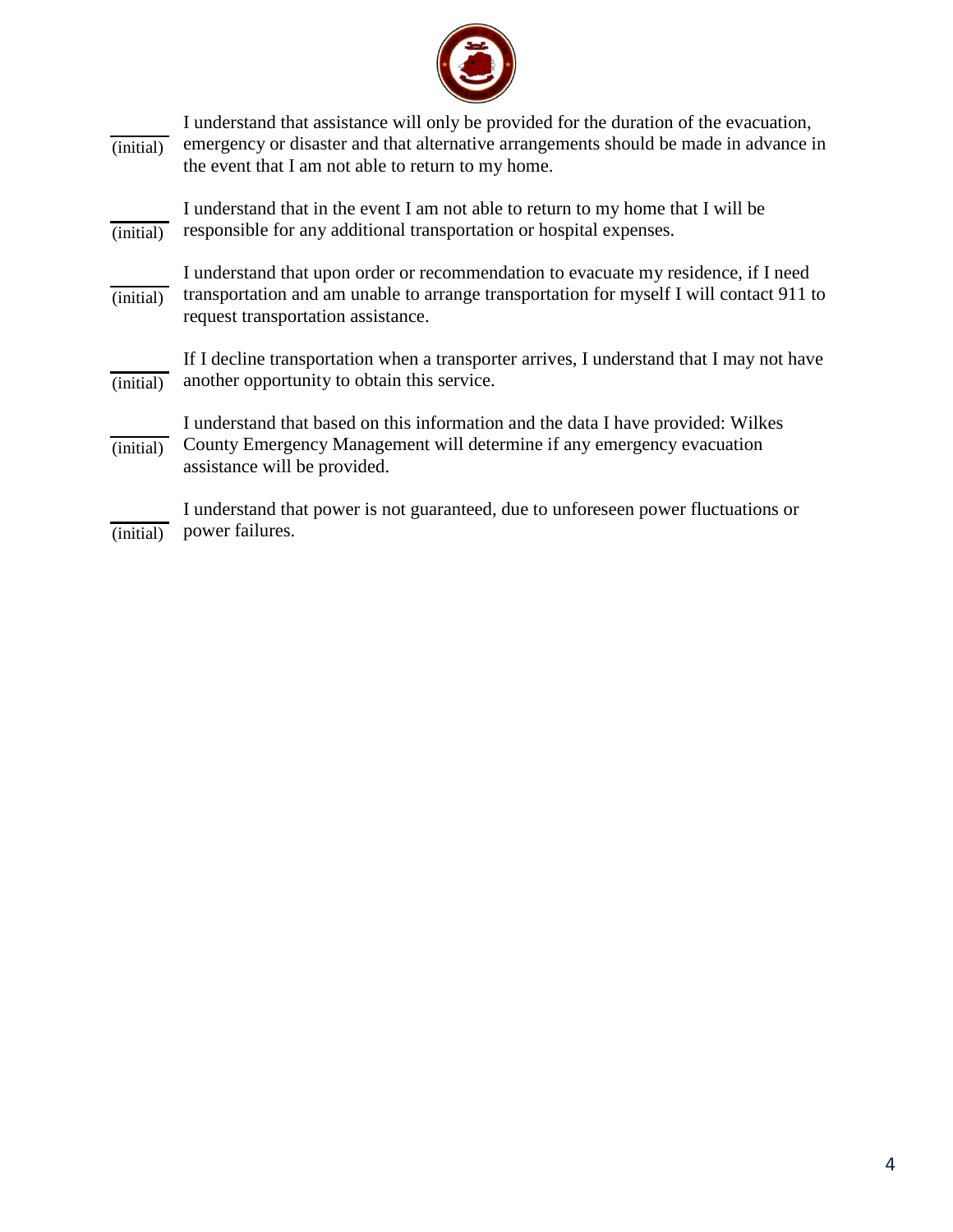

I understand that completing this form and including my information in the Wilkes County Special Medical Needs Registry and the State Special Needs Registry DOES NOT create a contract for services. Neither the entities or individuals that have created or maintained this registry or collected information for this registry, nor any entity or individual that may utilize the information contained in the registry including but not limited to, Wilkes County Emergency Management, the North Carolina Department of Public Safety, Public Health authorities, human services agencies, emergency personnel and volunteers, warrant that assistance will be provided to you during an emergency or disaster.

I understand that participation in this registry is voluntary and that it is my duty and responsibility to update my information on this registry. By completing this registration form and including the information in the Wilkes County Special Medical Needs Registry, I hereby confirm and attest the information provided in this registration is correct and that should the information that I have provided change, I will promptly update the registry. By completing this registration form and including the information in the Wilkes County Special Medical Needs Registry, I also hereby warrant that the information has been provided voluntarily and that if I have required assistance to complete this form that I have consented to the assistance provided. By completing this registration form and including the information in the Wilkes County Special Medical Needs Registry, I also hereby waive any and all claims which relate to the collection, maintenance or use of the information I have supplied which may be asserted against the entities or individuals that have created or maintained this registry or collected information for this registry and any entity or individual that may utilize the information contained in the registry included but not limited to the North Carolina Department of Public Safety, Division of EM, Public Health authorities, and emergency personnel and volunteers.

I understand that my participation in the Wilkes County Special Medical Needs Registry is voluntary and that all information I provide, including any Protected Health Information, will be treated as confidential, but that under some limited circumstances the information may be released without my permission as allowable by federal or state law.

I further understand that the information I provide will only be released to the North Carolina Department of Public Safety, Division of EM, the County of Wilkes and Public Health authorities, human service agencies, emergency responders, managers and planners, and those individual who manage the Registry database.

I understand that the information I have provided to the Registries will only be used in the following circumstances: to respond to disaster-related events; to respond to emergency needs; for evacuation and recovery efforts; and for disaster planning purposes.

I understand that under some limited circumstances the information may be released without my permission as allowable by federal or state law.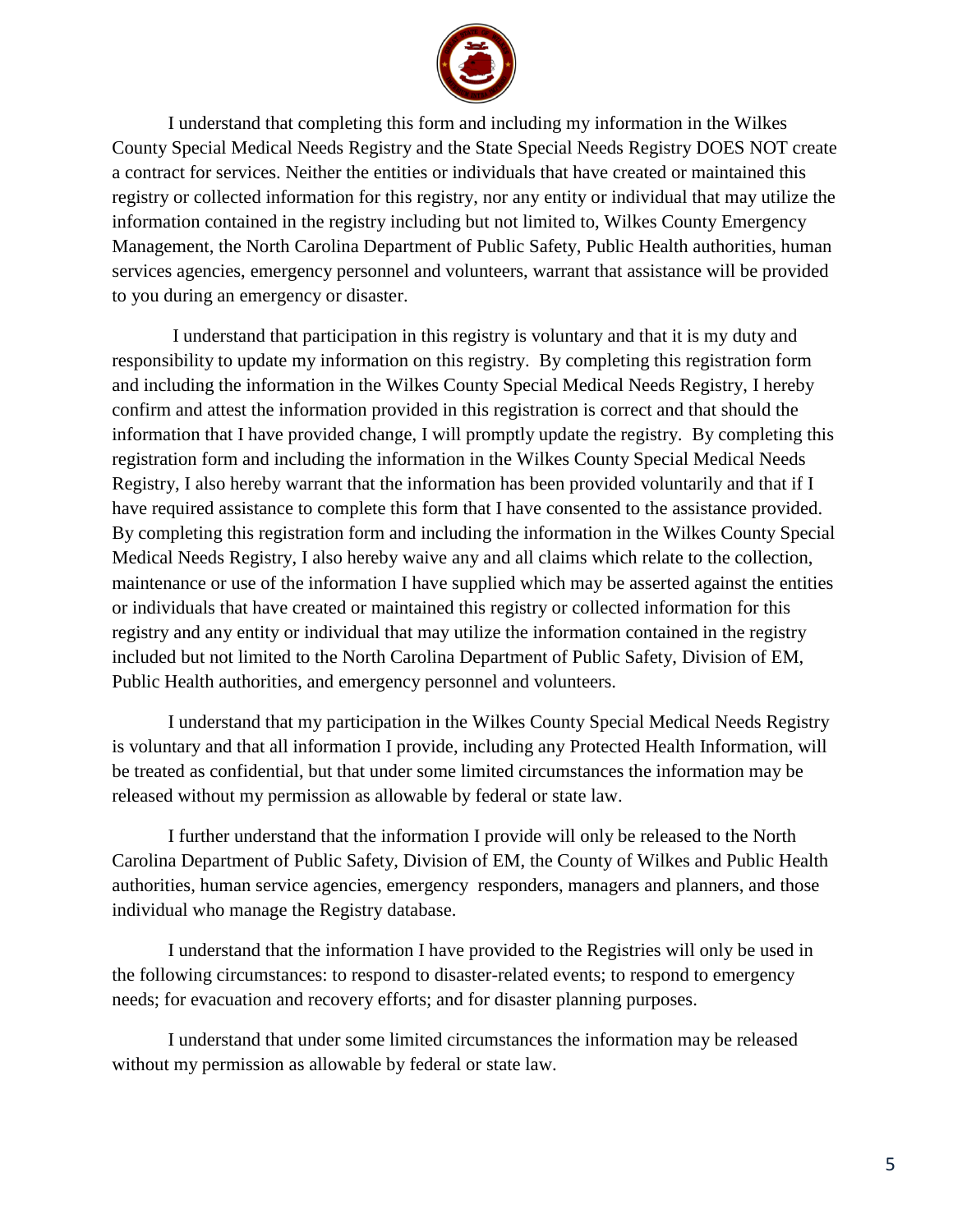

## **YOUR RIGHTS WITH RESPECT TO THIS AUTHORIZATION**

I understand that I, or my personal representative, is entitled to receive a copy of the completed authorization form upon request. I understand that I have the right to revoke this authorization at any time. I understand that if I revoke the authorization that I must do so in writing and submit my written revocation to Wilkes County Emergency Management. I understand that the revocation will not apply to information that has already been released. I also understand that once information is released to others, it may be re-disclosed to individuals or organizations not subject to state and federal privacy and confidentiality laws and may not be protected.

I have had full opportunity to read and consider the contents of this Authorization. I understand that, by signing this form, I am confirming my authorization that the North Carolina Department of Public Safety, Division of Emergency Management may disclose to the person(s)/organization(s) named in this form the information described in this form.

I certify that the above information is correct. I hereby authorize the Wilkes County Emergency Management, to release, use or disclose this information to other emergency response, Public Health authorities or human service agencies or officials and to include this information in the Wilkes County Emergency Management. I also give law enforcement permission to enter my home in case of an emergency. I understand that I have the right to revoke this permission by notifying the Wilkes County Emergency Management and asking that my name be removed from the special needs registry.

**Signature Date**

*If the person filling out this form is not the patient please complete the following 2 lines:*

**\_\_\_\_\_\_\_\_\_\_\_\_\_\_\_\_\_\_\_\_\_\_\_\_\_\_\_\_\_\_\_\_\_\_\_\_\_\_\_\_\_\_\_\_\_\_\_\_\_\_\_\_\_\_\_\_\_\_\_\_\_\_\_\_\_\_**

*Name: \_\_\_\_\_\_\_\_\_\_\_\_\_\_\_\_\_\_\_\_\_\_\_\_\_\_\_\_\_ Phone: \_\_\_\_\_\_\_\_\_\_\_\_\_\_\_\_\_\_\_\_\_\_\_\_*

*Relationship/Agency: \_\_\_\_\_\_\_\_\_\_\_\_\_\_\_\_\_\_\_\_\_\_\_\_\_\_\_\_\_\_\_\_\_\_\_\_\_\_\_\_\_\_\_\_\_\_\_\_*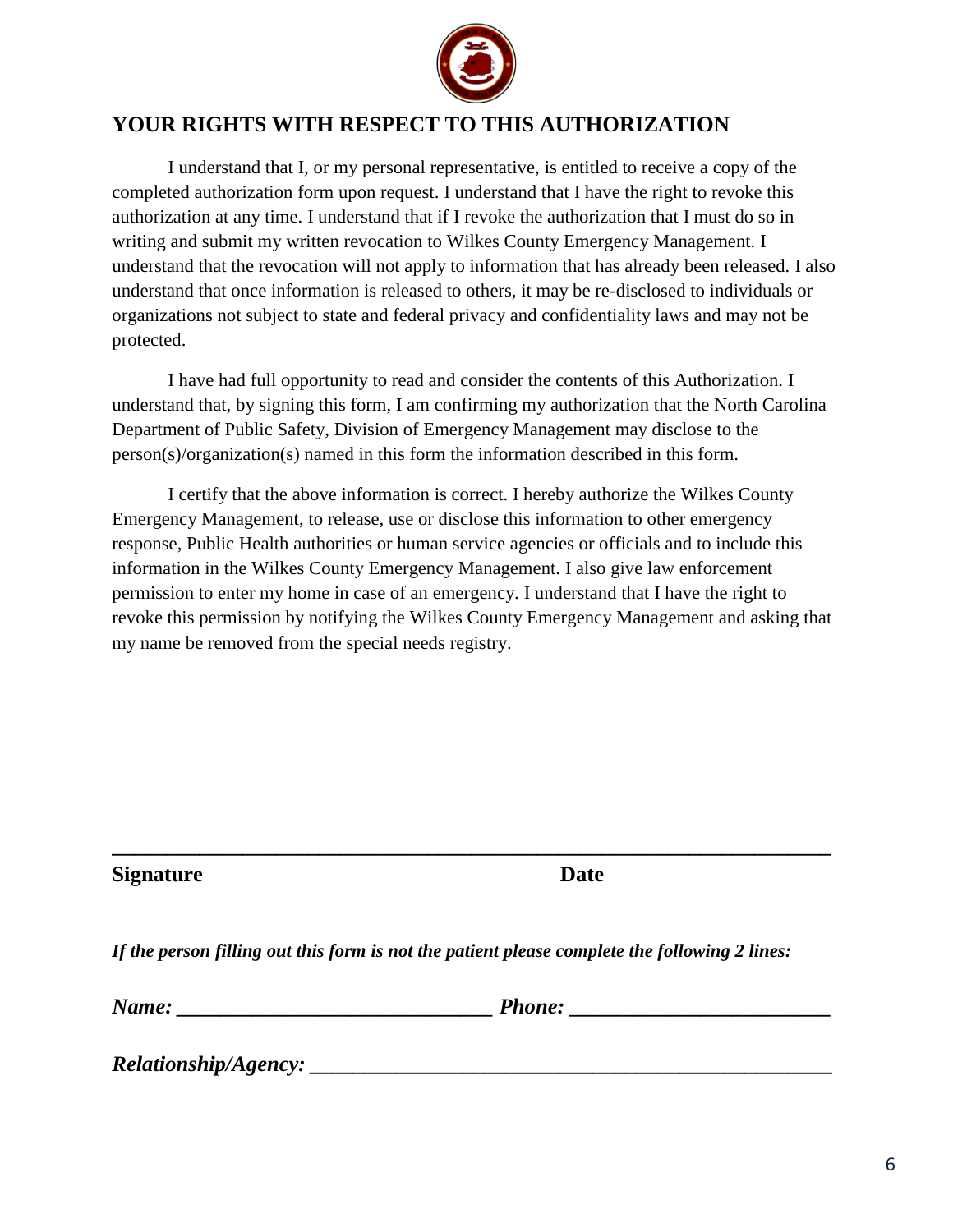

| <b>REQUIRED Personal Enrollment Data</b><br>(One Person Per Form, Please Print) |                                       |  |  |  |  |
|---------------------------------------------------------------------------------|---------------------------------------|--|--|--|--|
|                                                                                 |                                       |  |  |  |  |
| <b>New Application or Update of Existing Application</b><br>(Circle one)        |                                       |  |  |  |  |
|                                                                                 |                                       |  |  |  |  |
|                                                                                 |                                       |  |  |  |  |
|                                                                                 |                                       |  |  |  |  |
|                                                                                 |                                       |  |  |  |  |
| (if different from above)                                                       |                                       |  |  |  |  |
|                                                                                 | $City:$ $Zip Code:$                   |  |  |  |  |
| Primary phone number: $(\_\_) \_\_$ - $\_\_$ -                                  |                                       |  |  |  |  |
|                                                                                 |                                       |  |  |  |  |
|                                                                                 | Primary Language: Secondary Language: |  |  |  |  |
| Name of Subdivision, Mobile Home Park, Apartment Building:                      |                                       |  |  |  |  |
|                                                                                 |                                       |  |  |  |  |

**Living Situation**

□Living Alone □Living with Parents □Living with Spouse/Significant Other □Living with Children

□Other *(please explain below)*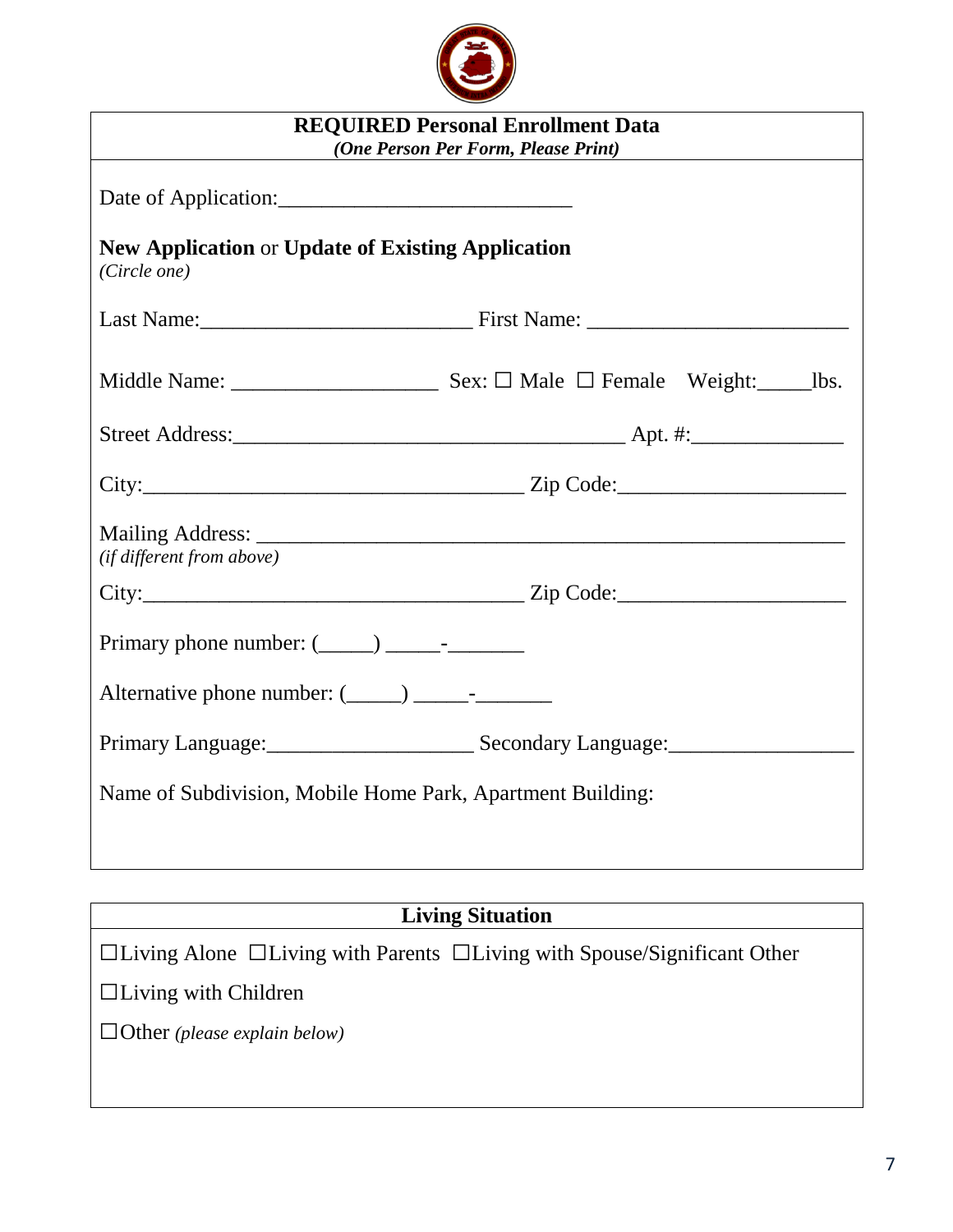

| <b>Medical History</b><br>(please check all that apply, must include explanation when requested) |                                                                |                                                    |  |  |  |
|--------------------------------------------------------------------------------------------------|----------------------------------------------------------------|----------------------------------------------------|--|--|--|
| $\Box$ Allergies<br>(explain below)                                                              | $\Box$ Memory Impaired<br>(explain below)                      | $\square$ Seizures                                 |  |  |  |
| $\Box$ Asthma/Emphysema<br>(COPD)                                                                | Mental Health Condition<br>(explain below)                     | $\square$ Special Dietary Needs<br>(explain below) |  |  |  |
| $\Box$ Bedridden                                                                                 | $\Box$ Ostomy Care                                             | $\square$ Speech Impaired                          |  |  |  |
| $\Box$ Developmentally Disabled                                                                  | $\Box$ Oxygen Concentrator or<br>Ventilator                    | $\square$ Suction Machine                          |  |  |  |
| $\Box G$ -Tube Feeder                                                                            | (Select one below)<br>$\Box$ Continuous<br>$\Box$ Intermittent | $\Box$ Vision Impaired                             |  |  |  |
| $\Box$ Insulin Dependent                                                                         | □Physically Disabled                                           | $\square$ Walker                                   |  |  |  |
| $\Box$ IV Medication                                                                             | $\Box$ Portable Oxygen<br>Machine                              | $\Box$ Wheelchair Bound                            |  |  |  |
| $\Box$ Medications<br>(explain below, list)                                                      | $\Box$ Refrigeration for<br>Medication(s)                      | $\Box$ Other<br>(explain below)                    |  |  |  |
| Place explanations here <i>(use additional paper if necessary)</i> :                             |                                                                |                                                    |  |  |  |
|                                                                                                  |                                                                |                                                    |  |  |  |
|                                                                                                  |                                                                |                                                    |  |  |  |
|                                                                                                  |                                                                |                                                    |  |  |  |
|                                                                                                  |                                                                |                                                    |  |  |  |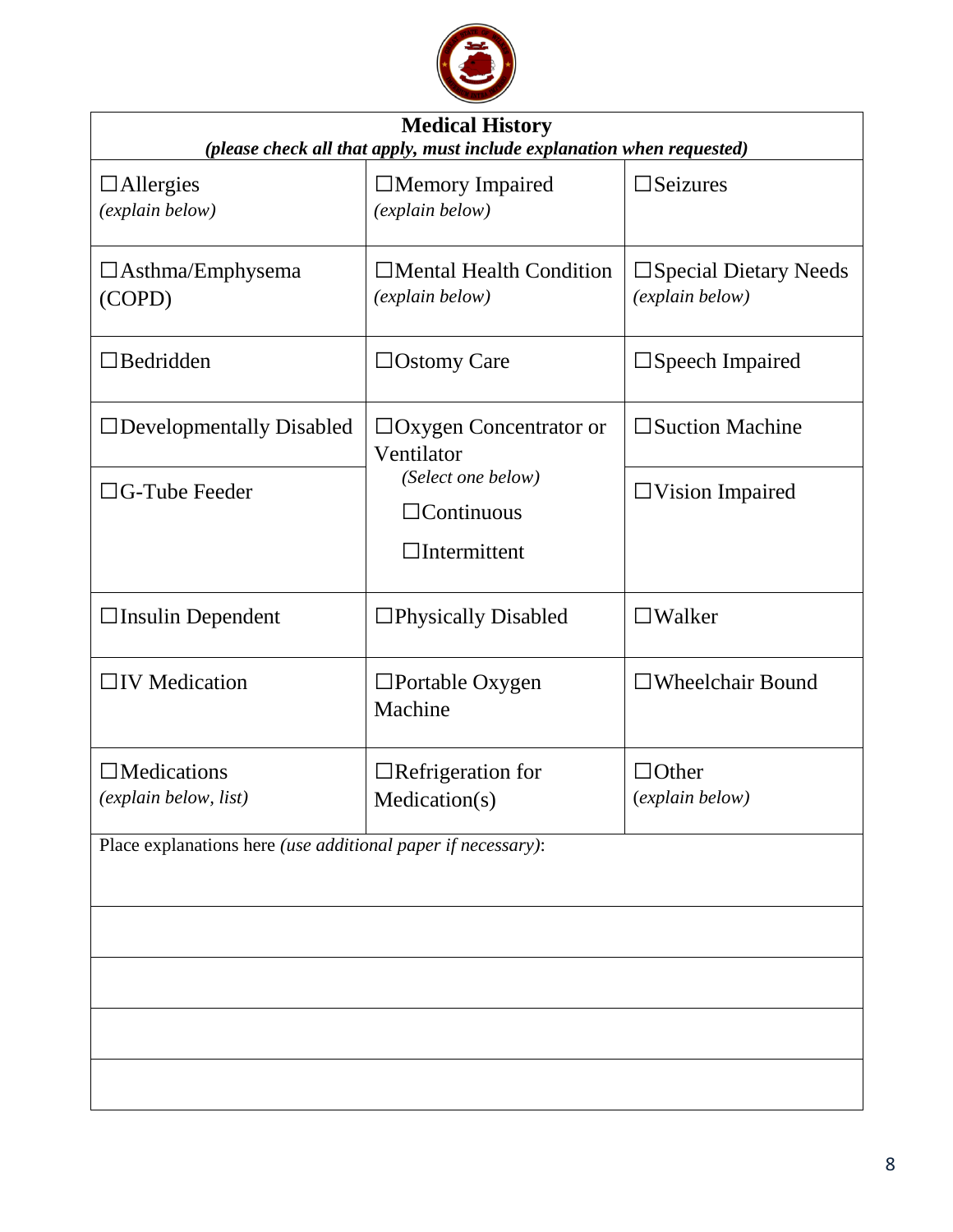

| <b>Disaster Plan</b>                                                                                                                  |                                                                                              |  |  |  |  |
|---------------------------------------------------------------------------------------------------------------------------------------|----------------------------------------------------------------------------------------------|--|--|--|--|
| (If you require a special diet and you must go to a shelter be prepared-<br>pack and bring food that you can eat and drink with you.) |                                                                                              |  |  |  |  |
| $\square$ Stay with a friend/family member                                                                                            | $\Box$ Evacuate to a shelter<br>( <i>please select any that apply below</i> )                |  |  |  |  |
| $\Box$ Stay at home                                                                                                                   | $\Box$ Require transportation to a shelter-<br>(please specify type of transportation below) |  |  |  |  |
| $\Box$ Other                                                                                                                          | $\Box$ Will bring a service animal                                                           |  |  |  |  |
| (please explain)                                                                                                                      | $\Box$ Will bring a pet                                                                      |  |  |  |  |
| Place explanations here <i>(use additional paper if necessary)</i> :                                                                  |                                                                                              |  |  |  |  |
|                                                                                                                                       |                                                                                              |  |  |  |  |
|                                                                                                                                       |                                                                                              |  |  |  |  |
|                                                                                                                                       |                                                                                              |  |  |  |  |